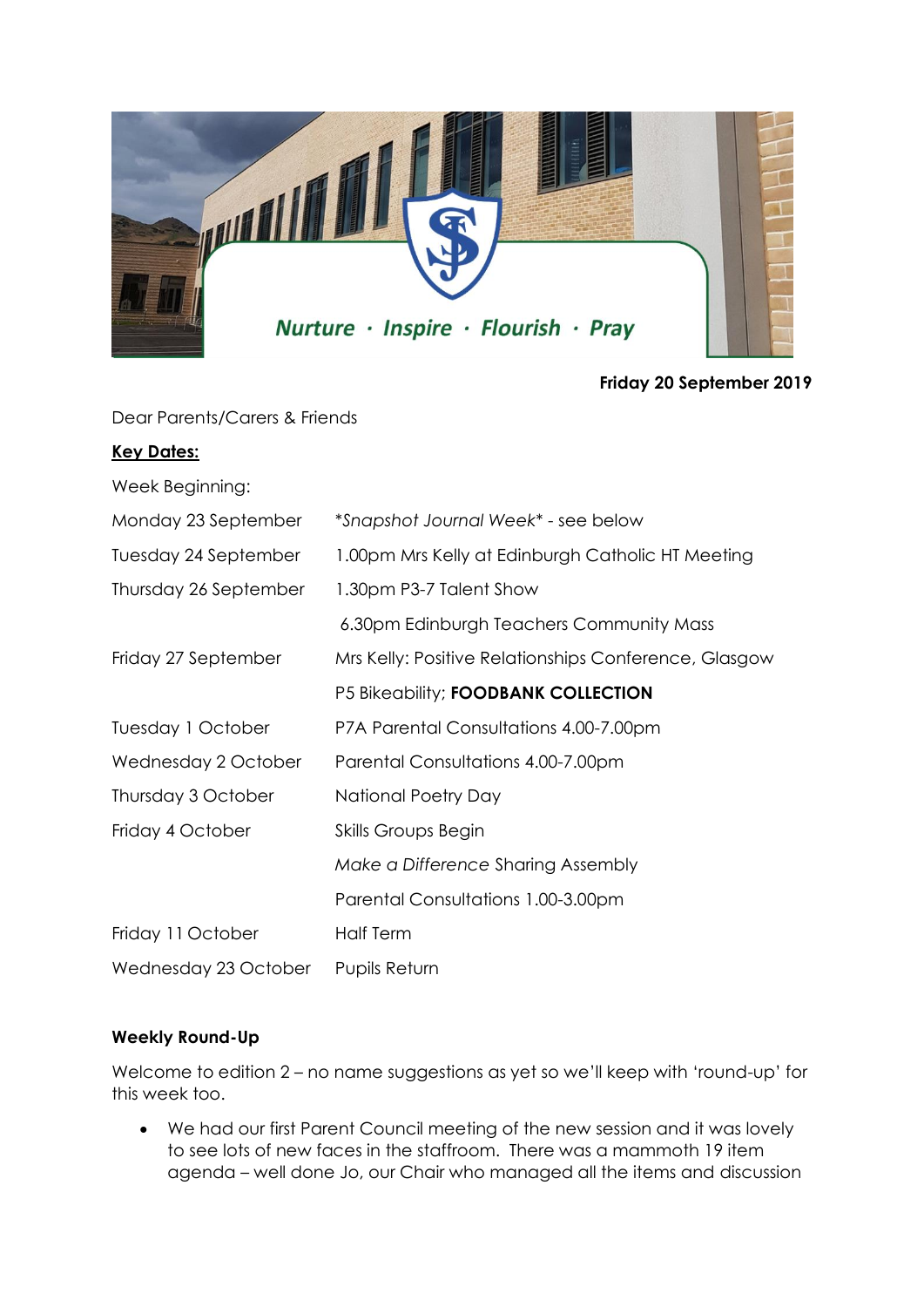input! Some of the main themes we covered were curriculum priorities for the session and fundraising. Class teachers have asked for support in buying playground equipment; funding for a mud kitchen for the front playground, continued funding for lego and gardening clubs and lots more. Playground behaviour was also discussed, and Mr Burgess spent time sharing the work that has been done with the playground group, over the course of last year. A draft playground policy has now been shared with staff and will come out to parents where feedback is welcomed. We were also asked to clarify what you should do if you have a playground concern- this will also be shared with all families early next week. Full Minutes of the meeting will be available too. One of the standing items on the agenda is parking and is of great concern to all. The parent council have issued the following which is completely endorsed by the school:

*The parking outside the school has reached dangerous levels and we have had three near misses, reversing and nearly colliding with children in front of the nursery.* 

*We are awaiting the council redoing the lines but please can you be considerate and not park in front of the school and park appropriately.*

#### *We'll see if we can make a difference whilst waiting for council*

The PC also shared dates for one of the most sought-after events of the school year – the Hallowe'en Discos:

**Sunday 2nd November Session 1 - P1-3 Session 2 - P4-7**  Look out for full info on the Parent Council Facebook Page, where details of cost/s, timings and tickets will be posted.

The date for the **Christmas Fair** was also set: **Sunday 1st December from 2-4pm**

- On Wednesday I attended another Headteacher conference, this time the focus was on National Priorities set by the Scottish Government and ones closer to home, Edinburgh Council. It was a very full day, with a new setting for us, Craigroyston High School. There were two highlights, hearing their Headteacher talk about how they have raised attainment in English (whilst also discovering she is Miss McLaren's big sister!) and being entertained by the Higher Music band who played for us at lunchtime – they were amazing; two guitar pieces (theme from The Godfather & Titanic) and a solo singer who covered an Adele track – you could sense goosebumps all around the room.
- The Parent Consultation system should have gone live today, and fingers crossed it will work smoothly! (Aware of P7A name glitch – sorry!) If you cannot make either of the two dates, please do let teachers know. We will try and facilitate another appointment at a mutually convenient time. It is also important you let us know if an interpreter is required, we must book this service in advance, so do let office staff know.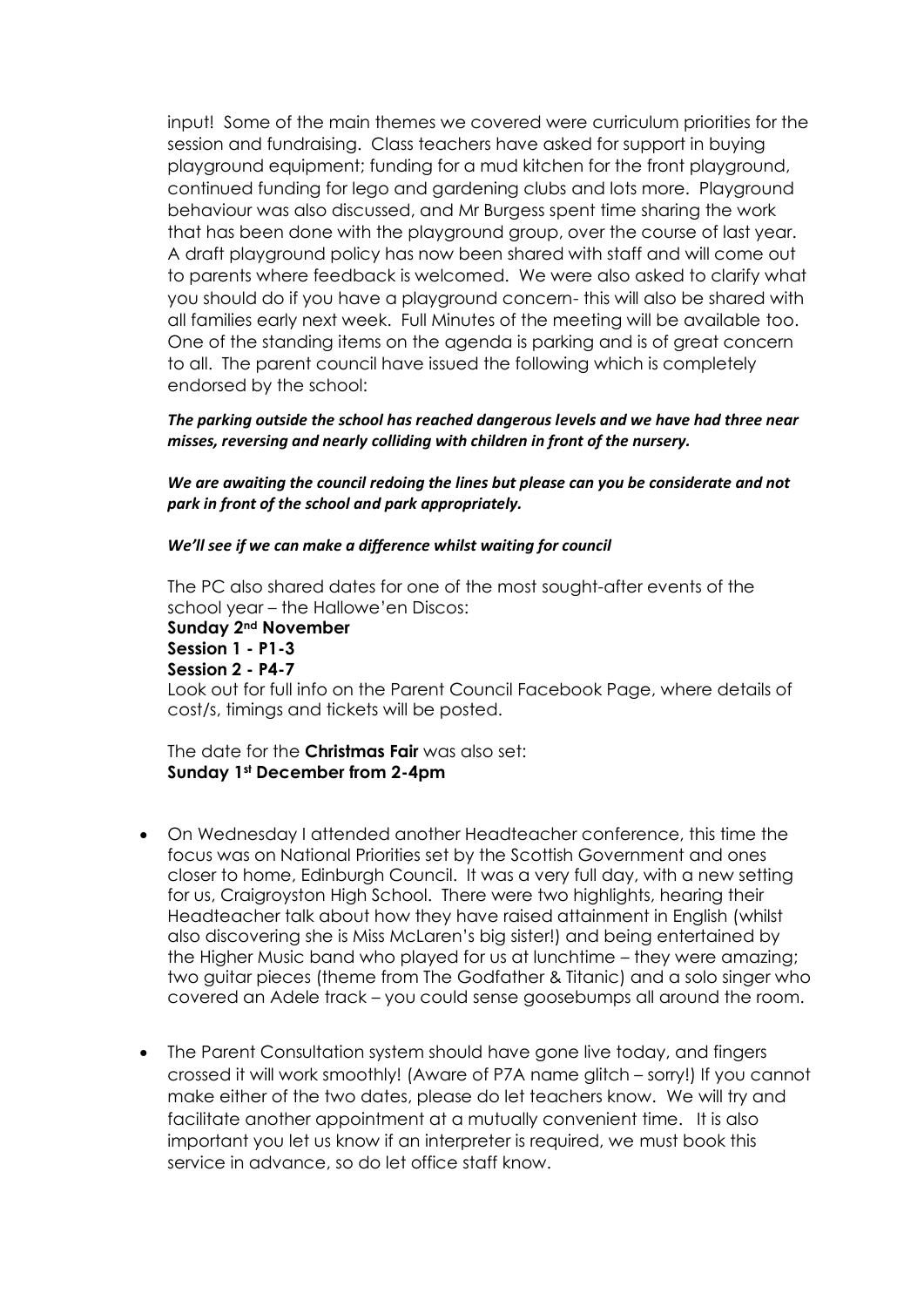• On Thursday I was privileged to accompany Ishaa and Milosz from P7 to the Scottish Parliament to a reception hosted by MSP Monica Lennon. The two P7's along with Carys have been part of a joint project working with the Children's Parliament and Alcohol Focus Scotland to look at the impact alcohol has on the lives of 9-11yr olds in Scotland – the children were investigators whose job it was to report on the views of over 90 children across the city. They produced a video which was shown in Parliament and it was a call to action to legislators – link to the video below. Katie from Children's Parliament had this to say: *it has been such a pleasure working with the young people on this project and it is clear that their calls to action are already having a significant impact, inviting adults to reflect on children's experiences and how alcohol impacts their everyday lives. The children are incredible ambassadors for Children's Parliament and defenders of children's human rights and we are so proud of them.* You will find out more on our twitter page @porty\_stjs and the Children's Parliament page @creativevoices [https://m.youtube.com/watch?v=OKdR8A6COwA#](https://m.youtube.com/watch?v=OKdR8A6COwA)

## *\*SNAPSHOT JOURNALS*

Next week is the first snapshot week where pupils complete work from three areas in a special jotter – all pupils across the school focus on the same 3 areas. The focus in term 1 is writing, number and measure and creative art. Teachers encourage the children to select and write up best pieces of work. This year we will send these jotters home at the end of the week to provide an opportunity to talk to your child about their work and to make a comment. These journals are precious to the children so please do return them.

# **St John's Got Talent**

At time of writing the auditions have been organised and the auditionees honing their acts, in anticipation of Thursday's show, where the two winning acts from each P3-7 class will perform. The audience have requested a 'dress down' day so pupils may come to school on Thurs in non uniform if they wish. All costumes/props should be labelled for easy identification. We are all looking forward to the show in which the choir will perform an opening number…Thurs cant come quick enough…for some!

## **Some Sporting News**

I accompanied the P6's to Hillend Ski Slope on Wed evening and was amazed at their confidence after 3 weeks – they ploughed higher and higher as the hour progressed and worked so hard!

In football, Jaxson was unlucky to miss out on being chosen for the final Edinburgh squad but it cannot be underestimated the achievement of all P7's across the city who make it to stage 2 so we hope he wasn't too down hearted.

## **Achievements**

Eliot in Primary 2 is feeling very proud to have gone on holiday as a non swimmer and to have returned having completed a length of the pool unaided. Brilliant!